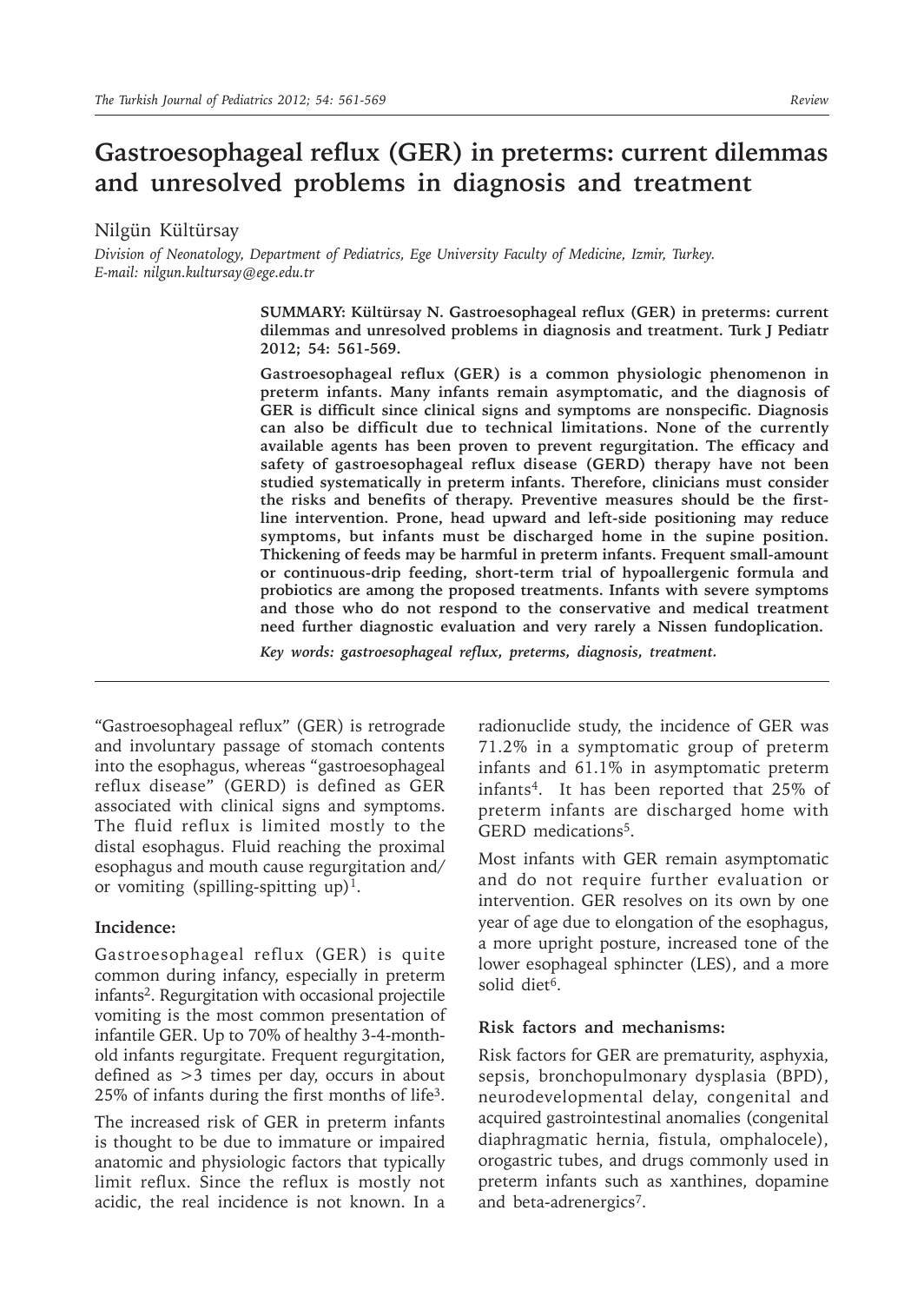The LES is a 1-cm long high pressure segment that consists of intrinsic smooth muscles of the esophagus and skeletal muscle of the diaphragm. Functional development of the LES takes place within 45 days after birth, and the LES pressure is normally between 10 to 55 mmHg. GER occurs when it decreases to less than 5 mmHg.

The most common mechanism of GER in the preterm infant is transient relaxation of the LES7. During an episode of transient LES relaxation, the pressure of the LES is reduced spontaneously to less than the intragastric pressure, forming a common cavity between the stomach and esophagus. Because the intragastric pressure typically exceeds the intraesophageal pressure, gas or liquid contents resting in the fundus of the stomach can reflux into the esophagus. Increased intraabdominal pressure and decreased baseline LES pressure are also associated with GER and may play a more significant role in infants who have respiratory or neurological disease. Respiratory problems in formerly preterm newborns have been shown as strong predictors of GERD and reactive airway disease in the toddler ages<sup>8</sup>. Delayed gastric emptying, immaturity of esophageal motility and gastric tubes are other mechanisms causing GER in preterms2.

Prolonged gastric tube use and feeding intolerance increase the risk for GERD, but antenatal and postnatal corticosteroids, caffeine, duration of mechanical ventilation, and oxygen therapy are not related to GERD risk in very low birth weight (VLBW) preterms with BPD9. Clinical predictors of abnormal esophageal pH monitoring in preterm infants have been found as vomiting, regurgitation, apnea, female gender, and acute respiratory distress syndrome (RDS), but not BPD and use of caffeine10.

Feeding periods are associated with a greater number of refluxes per hour, most of which are weakly acidic; however, the acid exposure is significantly greater during fasting periods<sup>11</sup>.

### **Clinical signs and symptoms:**

Irritability, generalized behavioral discomfort, vomiting, posturing, grimacing, worsening of lung disease, failure to achieve full feeds, failure to thrive, longer hospitalization, and apnea, bradycardia and desaturation attacks are mostly accepted to be related to GER2 (Table I). However, most of the time, there is no correlation between symptoms, and the diagnosis is problematic<sup>12</sup>.

### **Apnea and GER**

General belief is for apnea becoming a symptom or consequence of GER13. However, studies on this relationship have reported conflicting results, and data on this discussion are currently not enough to come to a definitive conclusion<sup>13-15</sup>.

Inhibition of a normal respiratory pattern by fluid stimulation of the larynx has been shown in animal studies, though not yet confirmed in humans<sup>16</sup>. Data from human studies show that most often apnea precedes a reflux episode and that reflux does not cause apnea17,18. From a clinical point of view, the use of antireflux medications for improvement of apnea, bradycardia and desaturation episodes is not supported by scientific evidence<sup>19</sup>. Immaturity is the primary problem that leads to both GER and apnea of prematurity (AOP). Both of these clinical problems can occur in the same patient group. Time may be the best and safest therapy in this maturational problem.

### **Diagnosis:**

Diagnosis is usually performed based on clinical signs and suspicion of GER. None of the test methods are solely reliable in GER diagnosis.

**Table I.** Clinical Signs and Symptoms of GERD in Preterm Infants

Irritability Generalized behavioral discomfort Vomiting Posturing Grimacing Worsening of lung disease Failure to achieve full feeds Failure to thrive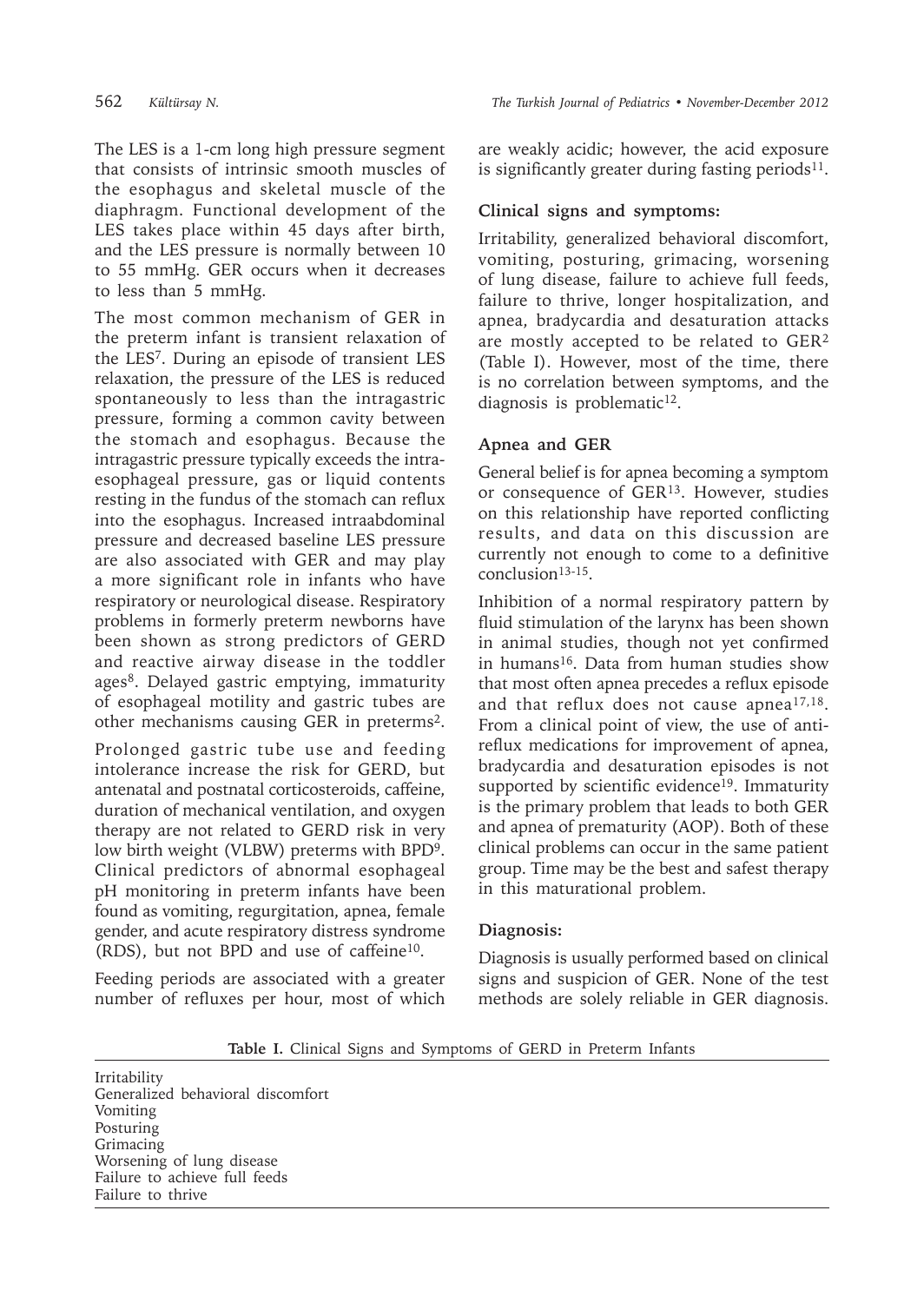Investigation is reserved for infants in whom complications have arisen<sup>20</sup>.

# **1-Esophageal pH monitoring**

Esophageal pH monitoring through transnasal passage of a microelectrode containing a pH sensor into the lower third of the esophagus facilitates 24-hour monitoring after placement is confirmed by radiology. It is a reference diagnostic method for older infants and children. Reflux index is the percentage of time with a pH <4 during the recording. Postprandial milk buffering may lead to underestimation of GER. This technique has limited use in preterms having mostly non-acid reflux due to low acidic gastric pH and also because of the difficult application and long test time.

# **2-Technetium scintigraphy**

A nuclear medicine scintigraphy study, often commonly referred to as a "milk scan", allows detection of esophageal reflux events, measurement of gastric emptying time, and detection of aspirated gastric contents in the lungs. However, this technique is more likely to miss reflux events than continuous pH or multiple intraluminal impedance (MII) monitoring.

# **3-Multiple Intraluminal Impedance (MII)**

The MII technique depends on electrical resistance changes to current flow between two electrodes due to retrograde passage of fluid or gas inside the esophageal catheter. MII detects acid and non-acid GER if a sequential drop to less than 50% of baseline impedance is detected starting from the LES. MII also differentiates GER from antegrade swallows. The presence and extent of reflux can be observed. However, test time is long, and probe stabilization difficulty and lack of normative data in neonates make it impractical for neonates $21$ .

## **4-Combined multichannel intraluminal impedance and pH monitoring (MII-pH)**

Combined multichannel intraluminal impedance and pH monitoring (MII-pH) is emerging as a useful tool to study both acid and non-acid GER in preterms<sup>22</sup>. A large systematically standardized data collection of MII-pH measurements in 700 children showed that 45% of the patients with abnormal GER would not have been recognized by 24-hour pH measurement alone. MII-pH is superior

to pH monitoring alone in detecting GER23,24. MII-pH helps to detect acid reflux that may be missed in the smallest infants due to delayed clearance25.

### **5-Esophageal manometry (measurement of sphincter dynamics)**

Manometry classically reveals information about esophageal pressure patterns and sphincter function, but does not inform about bolus flow. This technique is very rarely used in newborns. The combination of MII with manometry may help to evaluate esophageal function and motility together with liquid and air flow<sup>24</sup>.

# **6-Endoscopy and biopsy**

Endoscopy and biopsy to show esophagitis is not used in preterms. Techniques used to detect GER in older infants and children, including endoscopy and esophageal manometry, are rarely employed in neonates because of size limitation. The need to perform biopsy to diagnose esophagitis is almost non-existent<sup>3</sup>.

### **7-Ultrasonography**

Studying 21 preterms with significant GER with a reflux index >5 and 10 control newborns, ultrasonography was positive for GER in 8 patients (25.8%). Sonography was negative in 23 newborns (74.2%), 13 of whom were positive on pH monitoring and may therefore be considered as false-negatives. With respect to continuous 24-hour pH monitoring, sonography showed a specificity of 100%, but a very low sensitivity of 38%, with a positive predictive value (PPV) of 100% and a negative predictive value (NPV) of 43%. Sonography should not replace 24-hour pH monitoring for detecting GER in preterm infants<sup>26</sup>.

### **8-Barium passage**

Upper gastrointestinal studies are performed in infants with severe GER to evaluate congenital anomalies in esophageal, gastric, and intestinal anatomy that may cause reflux or vomiting. The procedure is performed under nonphysiologic conditions that may provoke reflux that is not clinically important. On the other hand, upper gastrointestinal studies may miss clinically significant GER because the period of fluoroscopic monitoring is brief, typically less than five minutes.

#### **9-Pepsin assay**

Pepsin assay is a useful tool for correlation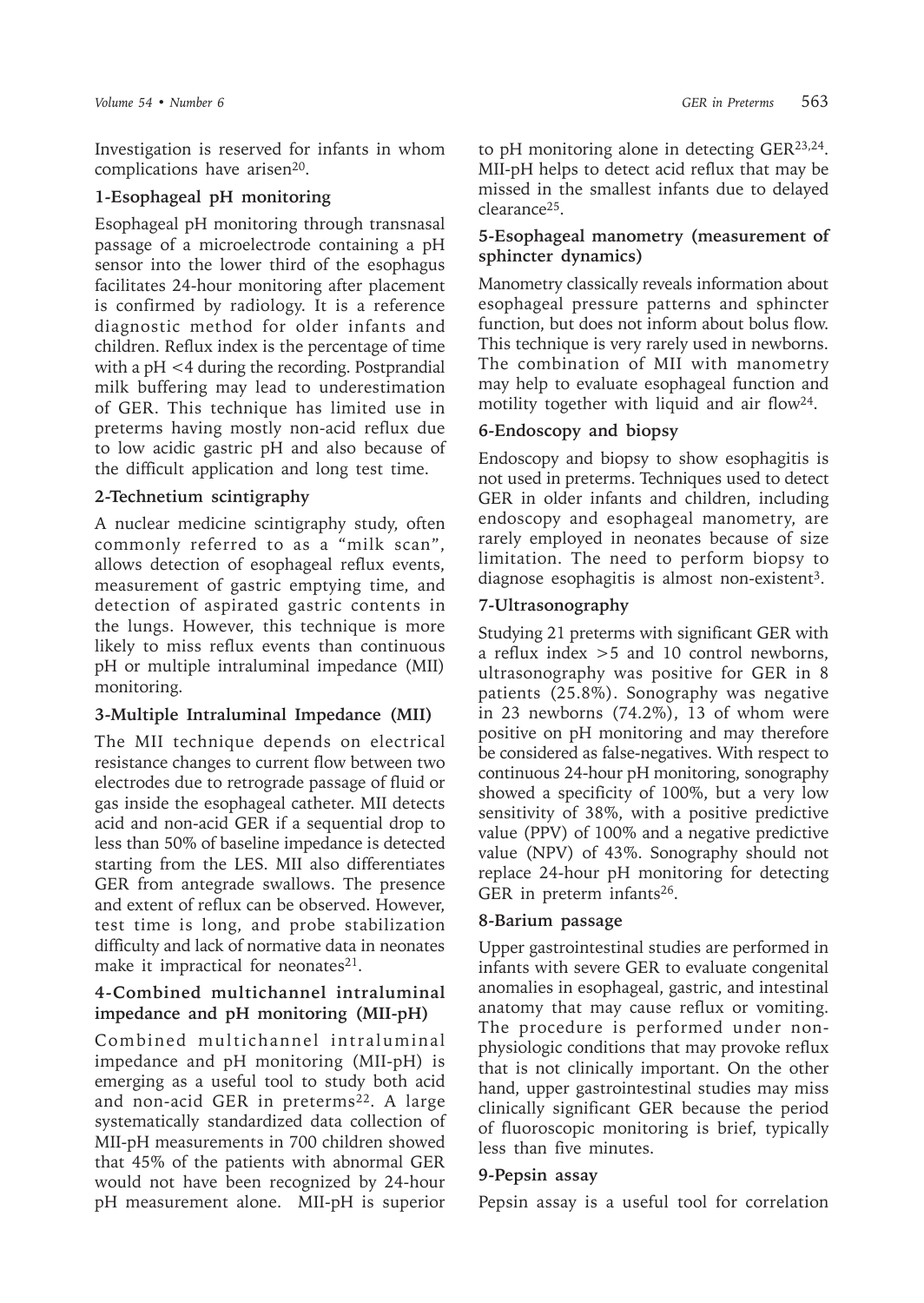of reflux with airway disease and is a reliable diagnostic marker of extraesophageal reflux (EER). Pepsin assay may identify tracheal pepsin as an indicator of GER and is related to the pulmonary signs and symptoms in preterm patients with BPD27.

### **Differential diagnosis:**

Since commonly accepted GER symptoms such as excessive irritability and crying, food refusal, cough, apnea, choking, and gagging may also be caused by food allergies/intolerances, infections, or functional gastrointestinal disorders such as infantile colic or constipation, the differential diagnosis with these problems is important.

Problems other than GER must be investigated when there is bilious vomiting, gastrointestinal bleeding, diarrhea, constipation, fever, lethargy, abdominal tenderness, distension, or hepatomegaly<sup>2</sup>.

## **Treatment**

Conservative, pharmacologic and surgical treatments are considered in order.

### **1.Conservative treatment**

### **a-Positioning**

Positioning infants in a 30° upward prone or left lateral position is mostly preferred by neonatologists since it is known to cause less reflux in older children and adults. In healthy preterm infants, GER is predominantly liquid, and right-side positioning is associated with increased triggering of transient LES relaxation and GER despite accelerating gastric emptying28. Feeding infants in the right decubitus position, followed by the left decubitus position one hour later caused faster gastric emptying and less liquid reflux<sup>29</sup>.

In a study of eight healthy preterm infants (mean post-menstrual age of 36.1 weeks), more episodes of LES relaxation and GER occurred when infants were placed in a right versus left lateral position<sup>30</sup>. To date, the only non-pharmacological intervention proven to reduce reflux is the positioning of infants on their left side after feeding<sup>31</sup>. The fewest number of acidic and non-acidic GER episodes (4.4 and 0.3%) were observed in the prone position, followed by left lateral positioning (7.5 and 0.7%), supine (17.6 and 1.3%) and right lateral positioning  $(21.4 \text{ and } 1.2\%)^{32}$ .

Placing premature infants in the prone or left lateral position in the postprandial period is suggested as a simple intervention to limit acid GER. However, supine compared with prone sleeping neither increases clinically important acid GER nor obstructive apnea episodes associated with acid GER in asymptomatic, convalescent, prematurely born infants<sup>33</sup>.

Caution is necessary when placing infants in non-supine positions because of the risk of sudden infant death syndrome34. Because there is no evidence of a preferred position to reduce GER, it is important to model supine positioning prior to discharge in the hospital and to educate families to use the supine sleeping position at home<sup>35</sup>.

### **b-Feeding regimen**

Overfeeding exacerbates recurrent regurgitation in infants. Frequent feeds with small volumes may help to decrease GER attacks. Breastfeeding has not been proven to cause less GER than formula except in one study. However, since cow's milk intolerance is more frequent in formula- fed infants, a two-week trial of a hypoallergenic formula (protein hydrolysate or amino acid–based) can be considered to exclude intolerance to cow's milk protein as a cause of reflux symptoms in formula-fed infants<sup>34</sup>. Higher protein content of human milk and human milk fortifiers may increase acid reflux in preterm infants $36$ .

### **c-Thickened feeds**

Thickening of feeds with guar gum or cereals or the use of newer milk-based formulas that thicken upon acidification in the stomach reduces the number and height of non-acid reflux episodes and regurgitation, but does not decrease acid reflux events. The use of feeds thickened by rice cereal may be challenging in preterm infants with weak oromotor skills or who are fed by tube feeds. In addition, it remains unclear whether this dietary manipulation is effective in preterm infants2. The addition of thickeners may result in changes in formula osmolarity and caloric density, resulting in increased risk of necrotizing enterocolitis and excessive caloric intake37,38. Starch thickening of human milk is ineffective in reducing GER in preterm infants<sup>39</sup>.

### **d-Continuous drip feeding**

Continuous drip feeding reduces vomiting and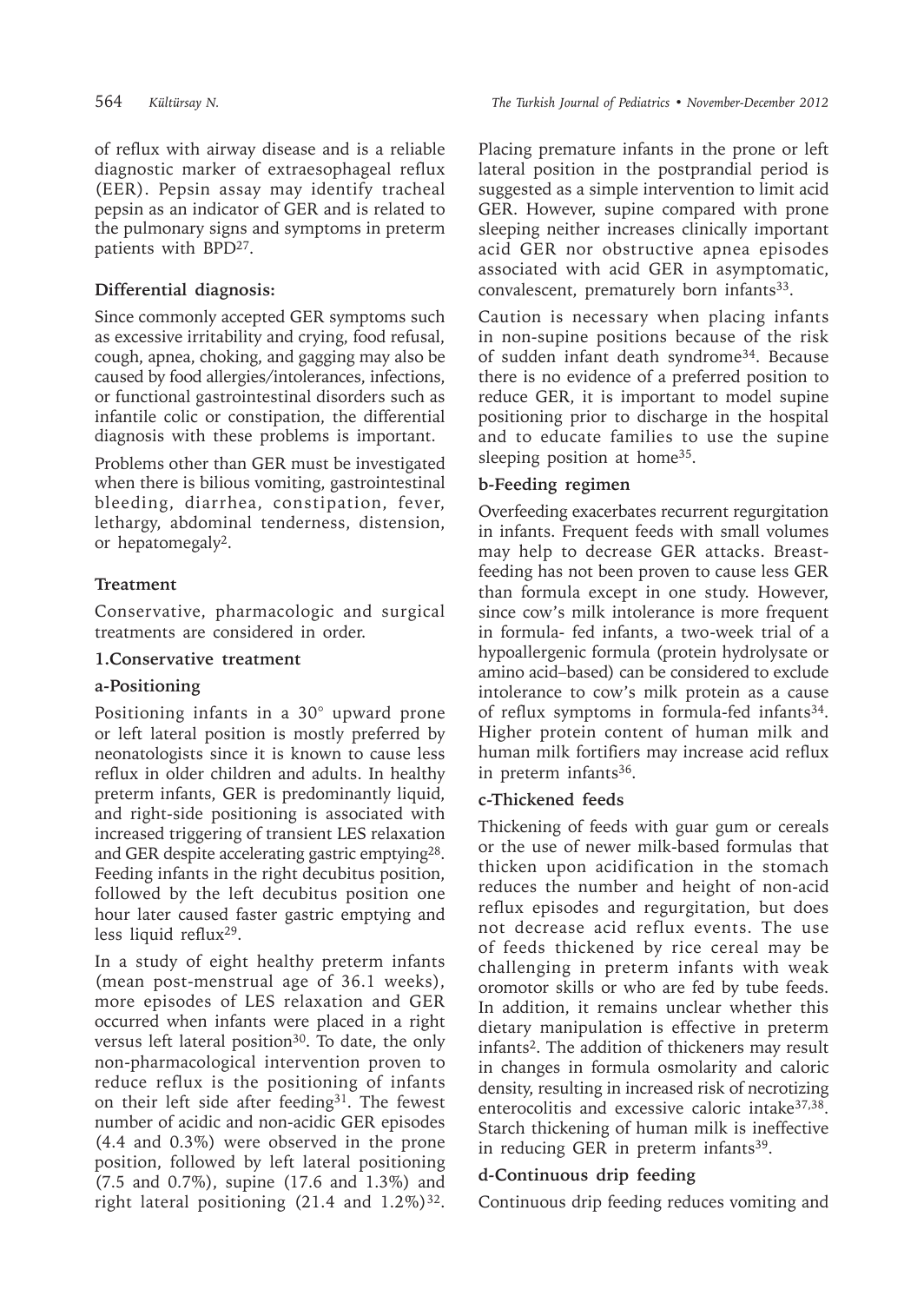*Volume 54 • Number 6 GER in Preterms*  565

reflux symptoms, but chronic use of indwelling tubes that cross the gastroesophageal junction is associated with increased regurgitation and esophagitis. This problem may be avoided by intermittent orogastric tube placement<sup>40</sup>.

### **e-Transpyloric tube (TPT) feeding**

Transpyloric tube (TPT) in preterm infants bypasses the stomach and, theoretically, reduces the potential for GER. A reduction in apnea and bradycardia episodes was observed with TPT41. A review of nine randomized controlled trials (RCTs) concluded that there was no evidence for improved "feeding tolerance" or growth with TPT feeds, but an increased risk for gastrointestinal disturbance requiring cessation of feeds. The studies involved did not evaluate the GER incidence<sup>42</sup>.

## **f- Probiotics**

Lactobacillus reuteri DSM 17938 at a dose of 1x 108 colony-forming units (cfu) per day reduced gastric distension, accelerated gastric emptying and diminished the frequency of regurgitation<sup>43</sup>.

### **2. Pharmacologic therapy**

**a. Prokinetic treatment:** Prokinetic drugs increase basal LES pressure, speed clearing of the esophagus and accelerate stomach clearing2.

## **Erythromycin**

Erythromycin increases antral contractility via the motilin receptor and may improve reflux scores and feeding tolerance in preterm infants in a dose of 10 mg/kg/dose orally every 6 hours for two days, followed by 4 mg/kg/ dose orally every 6 hours<sup>44</sup>. The increased risk of hypertrophic pyloric stenosis and cardiac arrhythmias should be kept in mind when erythromycin is considered.

## **Metoclopramide**

Metoclopramide, recommended as 0.1-1 mg/ kg/dose, 4 doses a day before feeds, blocks dopamine and serotonin receptors, and has a-sympathomimetic activity<sup>45</sup>. Adverse effects are seen in up to 34% of children as drowsiness or restlessness, and rarely extrapyramidal reactions. There is limited evidence for the efficacy of metoclopramide in children with GER, and a significant potential adverse effect profile $3,6,20$ .

### **Domperidone**

Domperidone, recommended as l ml/kg/day in 3 doses, is a dopamine D2 receptor blocker that increases motility and gastric emptying, and also decreases postprandial reflux time. It has few adverse effects; however, case reports of extrapyramidal adverse effects exist. The studies with small patient numbers and short-term follow-up need to be confirmed in larger trials.

The ESPGHAN working group on GER concluded that the available data for both domperidone and metoclopramide do not support their use in GERD in children<sup>46</sup>. Similarly, NASPGHAN concluded that the effectiveness of domperidone in children is unproven<sup>20</sup>.

Cisapride is a prokinetic that stimulates motility in the lower esophagus, stomach and small intestine by increasing acetylcholine release in the myenteric plexus, controlling smooth muscle. Cisapride has been prescribed to more 36 million children worldwide and recommended as "the drug of choice in chronic and persistent GERD in infants and children" by ESPGHAN. However, it was withdrawn in 2000 because of concerns about fatal cardiac toxicity due to prolonged QT interval. In the Cochrane review, no statistically significant effect on GER was shown<sup>47</sup>. In the United States and Europe, cisapride use is still restricted to a limited access program supervised by pediatric gastrologists.

Bethanechol, a muscarinic receptor agonist, was shown to increase LES tonus, but it can cause bronchospasm in patients with respiratory symptoms. At the moment, there is no evidence to suggest the efficacy of bethanechol in reducing GER in children<sup>6</sup>.

Baclofen, a gamma butyric acid receptor agonist, reduced the frequency of transient LES relaxation, decreased acid reflux, and accelerated gastric emptying in a placebocontrolled study in infants. It has neurologic side effects in early adult studies $2,6$ .

Due to lack of efficacy in large meta-analyses (metoclopramide), potential cardiac side effects (domperidone and cisapride), and neurologic side effects (metoclopramide and domperidone), none of these drugs can be recommended at the moment<sup>6</sup>.

**b. Surface agents** Mucosal protectors: These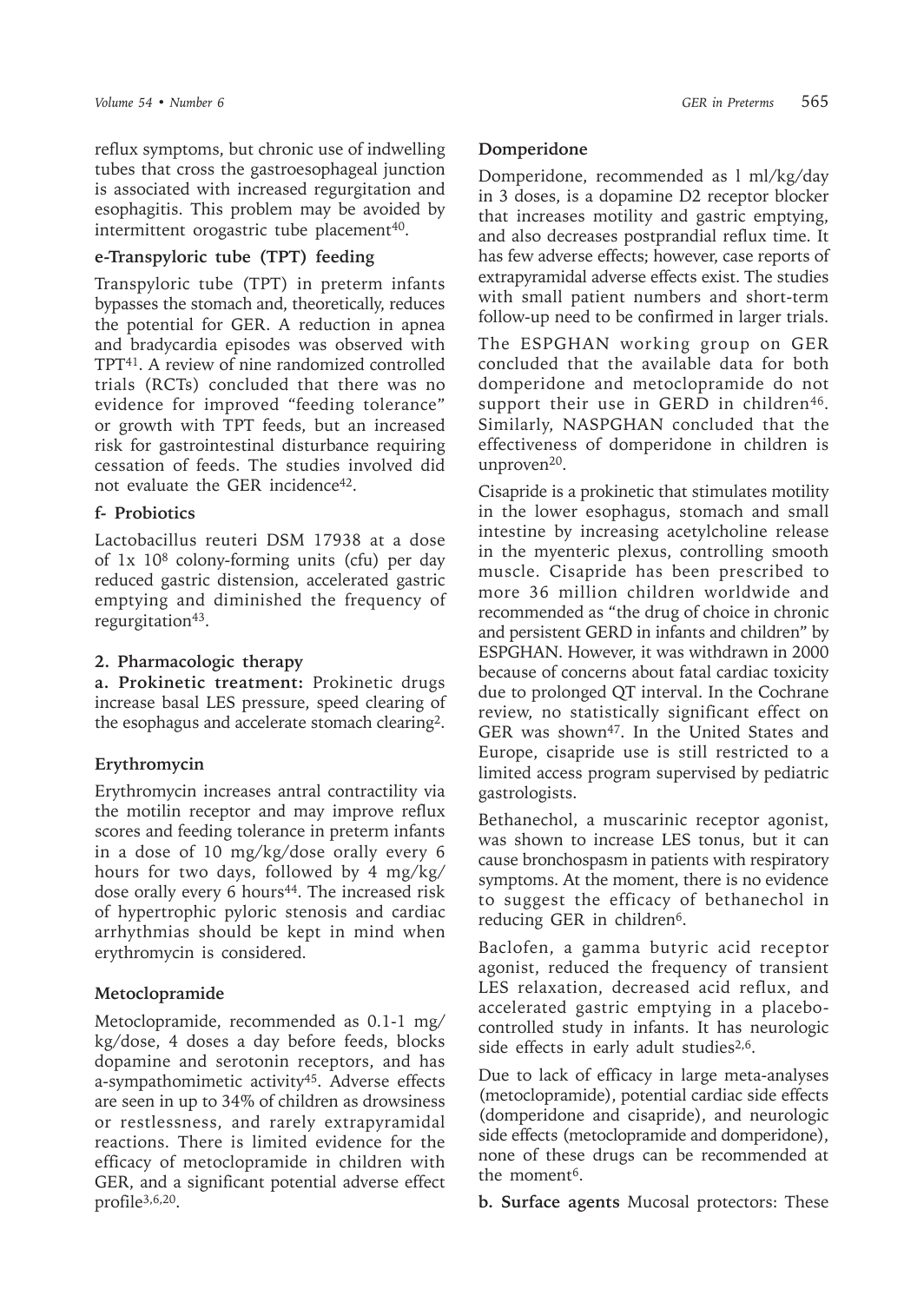agents prevent development of esophagitis and related symptoms.

Gaviscon Infant (sodium-alginate sachets): Alginate-based reflux suppressant preparations provide symptom relief by forming a physical barrier on top of the stomach contents in the form of a neutral floating gel or raft. It contains sodium and magnesium alginate and mannitol, acts as a feed thickener and prevents reflux by increasing the viscosity of feeds.

Gaviscon Infant contains 0.92 mmoL Na+/dose and has risk of renal impairment and congestive cardiac failure due to high sodium. It may also increase the risk of intestinal obstruction in infants whose feeds are thickened. Other Gaviscon preparations also contain sodium bicarbonate/ potassium bicarbonate to neutralize gastric acid and may have higher risk due to increased sodium load<sup>6</sup>.

Sodium alginate was given four times at alternate meals in 32 symptomatic preterm newborns, and 24-hour MII-pH showed that sodium alginate significantly decreased the number of acid GER, acid esophageal exposure and the number of GER reaching the proximal esophagus, without any influence on non-acid GER48.

Atasay et al.49 showed that Na alginate improves GER symptoms (vomiting and weight gain), the number of episodes with pH <4 per 24 hours, the reflux index, the number of episodes >5 minutes with pH <4, and the duration of the longest episode with  $pH < 4$  in 27 (83%) of 41 preterm infants when used in a dose of four times/day, 1 ml/kg. No side effect was observed except thickening of stool in 3 patients.

**c. Acid suppression:** Acid suppression agents increase gastric pH and reduce esophageal acid exposure during episodes of reflux<sup>2,3,6,20</sup>.

1.For buffering: histamine 2 (H2) receptor antagonists (H2RAs, cimetidine, famotidine, ranitidine, or nizatidine)

2.For reducing secreted gastric acid: proton pump inhibitors (PPIs, e.g., omeprazole and lansoprazole).

### **H2-Receptor antagonists (H2RAs):**

Ranitidine (p.o.=2 mg/kg/dose, q8h; IV= for term infants: 1.5 mg/kg/dose, q8h and for preterm infants: 0.5 mg/kg/dose, q12h)

566 *Kültürsay N. The Turkish Journal of Pediatrics • November-December 2012*

may be used in esophagitis but this entity is not reliably diagnosed by symptoms alone in infants44.

Famotidine (0.5 mg/kg) reduced the frequency of regurgitation, and at a dose of 1 mg/kg, reduced crying time in preterm infants<sup>44</sup>.

One study of cimetidine in VLBW infants was stopped by the safety monitoring committee because of increased death or severe intraventricular hemorrhage in the cimetidine group50.

Neither the pharmacokinetic properties of other H2RAs nor their efficacies in the treatment of signs or symptoms of GERD have been evaluated in preterm infants. Because of the risk of heavy-metal toxicity and chronic acid suppression on vitamin or mineral absorption, chronic antacid use in preterm infants is not recommended.

Antecedent H2RA exposure has been proposed to increase the risk of necrotizing enterocolitis and infection<sup>51,52</sup>.

### **Proton-pump inhibitors (PPIs)**

Proton pump inhibitors (PPIs) increase the pH of gastric contents, decrease the total volume of secretions, and facilitate emptying. PPIs covalently bind and deactivate the H, K-ATPase pumps in the stomach, providing more effective gastric suppression than H2RAs. The pharmacokinetic and pharmacodynamic properties of lansoprazole and omeprazole have been studied only in a small number of neonates<sup>6</sup>.

Omeprazole reduces gastric acidity and the duration of acid exposure in preterm infants<sup>53</sup>. A small study of esomeprazole showed a decrease in acidity but not in the frequency, extent or clearance of esophageal boluses in preterm infants and term neonates<sup>54</sup>. In the first few months of infancy, a relative hypochlorhydria exists due to immature parietal cells. Potentiating the hypochlorhydria in neonates further with omeprazole can result in bacterial overgrowth. A doubleblinded randomized multicenter trial of infants demonstrated no difference in the reduction of symptoms but serious adverse effects (lower respiratory tract infections) in the lansoprazole group55. Lansoprazole is generally recommended as  $0.73$ -1.66 mg/kg/dose, once daily<sup>44</sup>.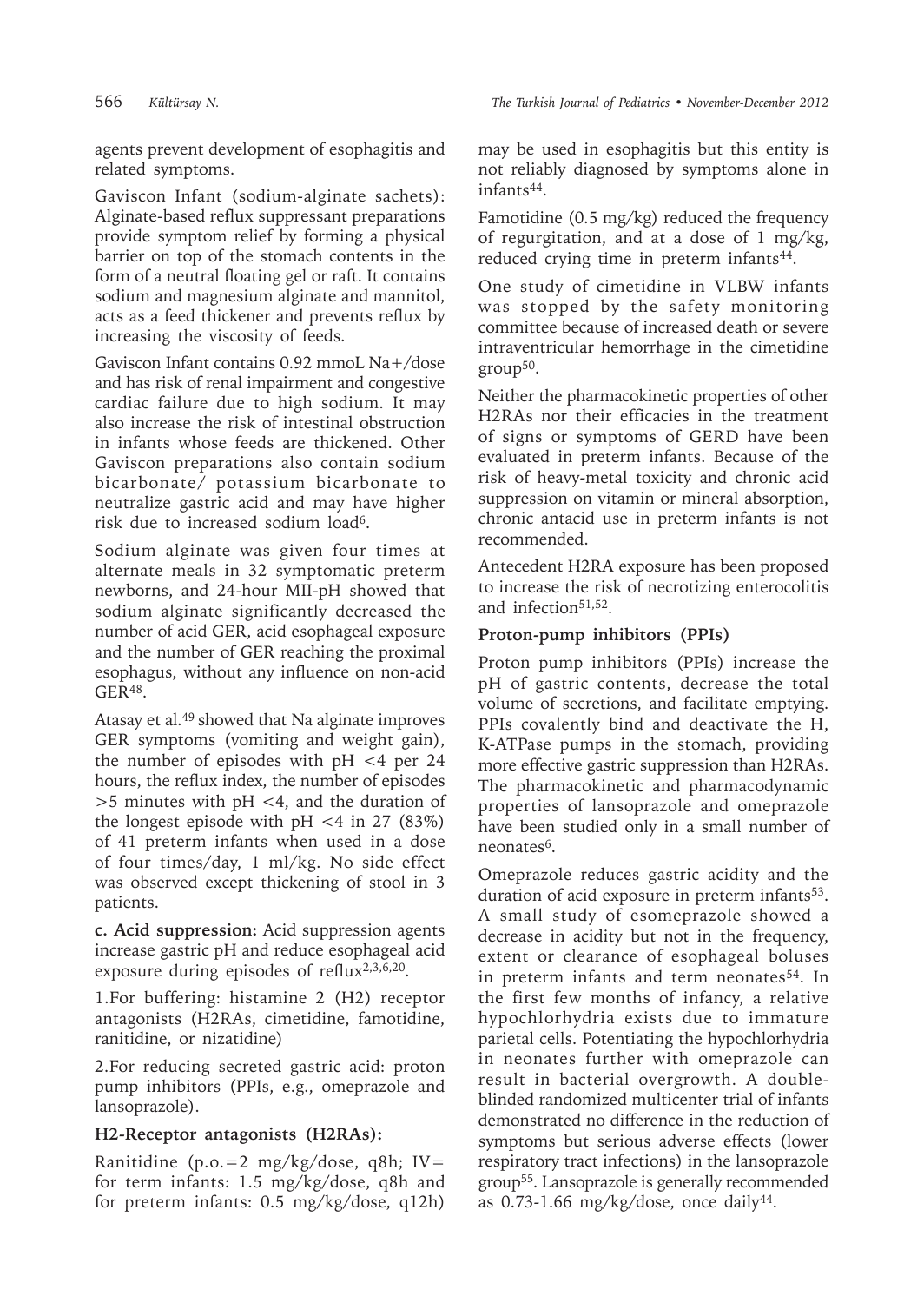Pantoprazole (1.2 mg/kg, high dose, once daily) improved pH-metry parameters after ≥5 consecutive daily doses, and was generally well tolerated for ≤6 weeks in neonates, preterm infants, and infants aged 1 through 11 months, with a clinical diagnosis of GERD<sup>56</sup>. Pantoprazole has a shorter half-life than adults but does not accumulate and is well tolerated in preterms<sup>57</sup>.

Consequent increases in respiratory infections in critically ill babies have been reported with PPIs2. The NASPGHAN consensus statement on GER states that "Proton pump inhibitors (PPIs), the most effective acid suppressant medications, are superior to histamine H2 receptor antagonists in relieving symptoms and healing esophagitis."20 In older children with GERD, acid suppression is the mainstay of treatment, and the largest evidence base supports the initial use of H2RAs. For infant GERD, ranitidine and omeprazole and probably lansoprazole are safe and effective medications that should provide symptomatic relief and endoscopic and histological healing of esophagitis. More evidence is needed before other H2RAs/PPIs or other antireflux medications can be recommended2,6.

3. Surgical intervention (fundoplication) is reserved for infants with severe GERD who have failed aggressive medical management. These patients often have major central nervous system and respiratory morbidity, or have suffered a life-threatening event associated with reflux<sup>58</sup>.

The best results are obtained in isolated GER, as the recurrence rate of GER in infants with associated anomalies is high<sup>59</sup>. In a metaanalysis, surgical relief of symptoms was given as 86%60. The operative complication rate of fundoplication is between 1.6% and 4.6%, and the postoperative complication rate is between 8.2% and 10.6%<sup>61</sup>. GERD-related symptoms can persist in up to two-thirds of children who undergo antireflux surgery. Many of these children continue to receive GERD medical therapy two months following the procedure<sup>62</sup>.

#### **Conclusion**

In conclusion, there is no reliable test for GERD diagnosis nor a reliable or effective single treatment at the moment. Careful and

noninvasive pretreatment differential diagnosis, conservative approach and preventive methods should be effectively applied before multiple pharmacologic drugs, and treatment must be stopped if not effective. Multidisciplinary follow-up of complicated cases is necessary.

#### **REFERENCES**

- 1. Winter HS. Gastroesophageal reflux in infants. 2012 http://www.uptodate.com/contents/gastroesophagealreflux-in-infants?source=search\_result&search=gast roesophageal+reflux+disease&selectedTitle= $5~150$ .
- 2. Martin RJ, Hibbs AM. Gastroesophageal reflux. 2012; http://www.uptodate.com/contents/gastroesophagealreflux-in-premature-infants?source=searchresult&sea rch=gastroesophageal+reflux+disease+infants&selec  $tedTitle=4~150.$
- 3. Vandenplas Y, Hauser B, Devreker T, et al. Gastroesophageal reflux in children: symptoms, diagnosis and treatment. J Pediatr Sci 2011; 3: e101.
- 4. Morigeri C, Bhattacharya A, Mukhopadhyay K, Narang A, Mittal BR. Radionuclide scintigraphy in the evaluation of gastroesophageal reflux in symptomatic and asymptomatic pre-term infants. Eur J Nucl Med Mol Imaging 2008; 35: 1659-1665.
- 5. Malcolm WF, Gantz M, Martin RJ, et al. Use of medications for gastroesophageal reflux at discharge among extremely low birth weight infants. Pediatrics 2008; 121: 22-27.
- 6. Tighe MP, Afzal NA, Bevan A, Beattie RM. Current pharmacological management of gastro-esophageal reflux in children: an evidence-based systematic review. Paediatr Drugs 2009; 11: 185-202.
- 7. Tipnis NA, Tipnis SM. Controversies in the treatment of gastroesophageal reflux disease in preterm infants. Clin Perinatol 2009; 36: 153-164.
- 8. Kase JS, Pici M, Visintainer P. Risks for common medical conditions experienced by former preterm infants during toddler years. J Perinat Med 2009; 37: 103-108.
- 9. Mendes TB, Mezzacappa MA, Toro AA, Ribeiro JD. Risk factors for gastroesophageal reflux disease in very low birth weight infants with bronchopulmonary dysplasia. J Pediatr (Rio J) 2008; 84: 154-159.
- 10. Mezzacappa MA, Rosa AC. Clinical predictors of abnormal esophageal pH monitoring in preterm infants. Arq Gastroenterol 2008; 45: 234-238.
- 11. Moya MJ, Cabo JA, Macias MC, et al. [Pandrial gastroesophageal reflux in healthy preterm infants]. Cir Pediatr 2006; 19: 236-240.
- 12. Birch JL, Newell SJ. Gastrooesophageal reflux disease in preterm infants: current management and diagnostic dilemmas. Arch Dis Child Fetal Neonatal Ed 2009; 94: F379-383.
- 13. Corvaglia L, Zama D, Gualdi S, et al. Gastrooesophageal reflux increases the number of apnoeas in very preterm infants. Arch Dis Child Fetal Neonatal Ed 2009; 94: F188-192.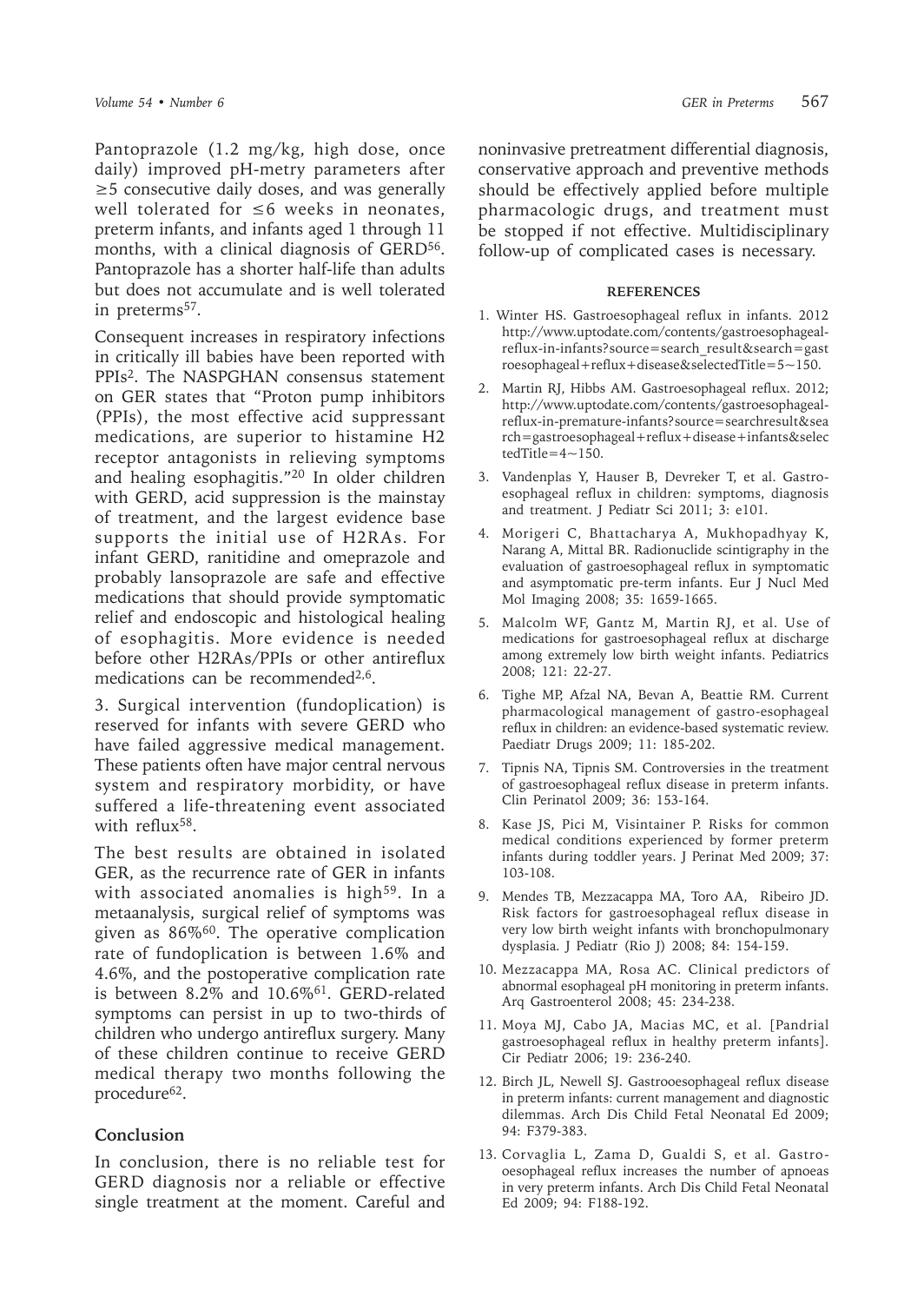- 14. Corvaglia L, Zama D, Spizzichino M, et al. The frequency of apneas in very preterm infants is increased after non-acid gastro-esophageal reflux. Neurogastroenterol Motil 2011; 23: 303-307.
- 15. Poets CF, Brockmann PE. Myth: gastroesophageal reflux is a pathological entity in the preterm infant. Semin Fetal Neonatal Med 2011; 16: 259-263.
- 16. Peter CS, Sprodowski N, Bohnhorst B, Silny J, Poets CF. Gastroesophageal reflux and apnea of prematurity: no temporal relationship. Pediatrics 2002; 109: 8-11.
- 17. Di Fiore J, Arko M, Herynk B, Martin R, Hibbs AM. Characterization of cardiorespiratory events following gastroesophageal reflux in preterm infants. J Perinatol 2010; 30: 683-687.
- 18. Slocum C, Arko M, Di Fiore J, Martin RJ, Hibbs AM. Apnea, bradycardia and desaturation in preterm infants before and after feeding. J Perinatol 2009; 29: 209-212.
- 19. Wheatley E, Kennedy KA. Cross-over trial of treatment for bradycardia attributed to gastroesophageal reflux in preterm infants. J Pediatr 2009; 155: 516-521.
- 20. Vandenplas Y, Rudolph CD, Di Lorenzo C, et al. Pediatric gastroesophageal reflux clinical practice guidelines: joint recommendations of the North American Society for Pediatric Gastroenterology, Hepatology, and Nutrition (NASPGHAN) and the European Society for Pediatric Gastroenterology, Hepatology, and Nutrition (ESPGHAN). J Pediatr Gastroenterol Nutr 2009; 49: 498-547.
- 21. Corvaglia L, Mariani E, Aceti A, et al. Combined oesophageal impedance-pH monitoring in preterm newborn: comparison of two options for layout analysis. Neurogastroenterol Motil 2009; 21: 1027.
- 22. Wenzl TG, Stoltenburg O, Silny J, Skopnik H. Gastroesophageal reflux and body movement in infants: investigations with combined impedance-pH and synchronized video recording. Gastroenterol Res Pract 2011; 2011: 271404.
- 23. van Wijk MP, Benninga MA, Omari TI. Role of the multichannel intraluminal impedance technique in infants and children. J Pediatr Gastroenterol Nutr 2009; 48: 2-12.
- 24. Pilic D, Frohlich T, Noh F, et al. Detection of gastroesophageal reflux in children using combined multichannel intraluminal impedance and pH measurement: data from the German Pediatric Impedance Group. J Pediatr 2011; 158: 650-654.
- 25. Lopez-Alonso M, Moya MJ, Cabo JA, et al. Twenty-fourhour esophageal impedance-pH monitoring in healthy preterm neonates: rate and characteristics of acid, weakly acidic, and weakly alkaline gastroesophageal reflux. Pediatrics 2006; 118: e299-308.
- 26. Pezzati M, Filippi L, Psaraki M, et al. Diagnosis of gastro-oesophageal reflux in preterm infants: sonography vs. pH-monitoring. Neonatology 2007; 91: 162-166.
- 27. Samuels TL, Johnston N. Pepsin as a marker of extraesophageal reflux. Ann Otol Rhinol Laryngol 2010; 119: 203-208.
- 28. Omari TI, Rommel N, Staunton E, et al. Paradoxical impact of body positioning on gastroesophageal reflux

and gastric emptying in the premature neonate. J Pediatr 2004; 145: 194-200.

- 29. van Wijk MP, Benninga MA, Dent J, et al. Effect of body position changes on postprandial gastroesophageal reflux and gastric emptying in the healthy premature neonate. J Pediatr 2007; 151: 585-590.
- 30. van Wijk MP, Benninga MA, Davidson GP, Haslam R, Omari TI. Small volumes of feed can trigger transient lower esophageal sphincter relaxation and gastroesophageal reflux in the right lateral position in infants. J Pediatr 2010; 156: 744-748.
- 31. Omari T. Gastroesophageal reflux in infants: can a simple left side positioning strategy help this diagnostic and therapeutic conundrum? Minerva Pediatr 2008; 60: 193-200.
- 32. Corvaglia L, Rotatori R, Ferlini M, et al. The effect of body positioning on gastroesophageal reflux in premature infants: evaluation by combined impedance and pH monitoring. J Pediatr 2007; 151: 591-596.
- 33. Bhat RY, Rafferty GF, Hannam S, Greenough A. Acid gastroesophageal reflux in convalescent preterm infants: effect of posture and relationship to apnea. Pediatr Res 2007; 62: 620-623.
- 34. Rudolph CD, Mazur LJ, Liptak GS, et al. Guidelines for evaluation and treatment of gastroesophageal reflux in infants and children: recommendations of the North American Society for Pediatric Gastroenterology and Nutrition. J Pediatr Gastroenterol Nutr 2001; 32 (Suppl): S1-31.
- 35. Martin RJ, Di Fiore JM, Hibbs AM. Gastroesophageal reflux in preterm infants: is positioning the answer? J Pediatr 2007; 151: 560-561.
- 36. Aceti A, Corvaglia L, Paoletti V, et al. Protein content and fortification of human milk influence gastroesophageal reflux in preterm infants. J Pediatr Gastroenterol Nutr 2009; 49: 613-618.
- 37. Wenzl TG, Schneider S, Scheele F, et al. Effects of thickened feeding on gastroesophageal reflux in infants: a placebo-controlled crossover study using intraluminal impedance. Pediatrics 2003; 111: e355-359.
- 38. Woods CW, Oliver T, Lewis K, Yang Q. Development of necrotizing enterocolitis in premature infants receiving thickened feeds using SimplyThick(R). J Perinatol 2012; 32: 150-152.
- 39. Corvaglia L, Ferlini M, Rotatori R, et al. Starch thickening of human milk is ineffective in reducing the gastroesophageal reflux in preterm infants: a crossover study using intraluminal impedance. J Pediatr 2006; 148: 265-268.
- 40. Peter CS, Wiechers C, Bohnhorst B, Silny J, Poets CF. Influence of nasogastric tubes on gastroesophageal reflux in preterm infants: a multiple intraluminal impedance study. J Pediatr 2002; 141: 277-279.
- 41. Malcolm WF, Smith PB, Mears S, Goldberg RN, Cotten CM. Transpyloric tube feeding in very low birthweight infants with suspected gastroesophageal reflux: impact on apnea and bradycardia. J Perinatol 2009; 29: 372- 375.
- 42. McGuire W, McEwan P. Transpyloric versus gastric tube feeding for preterm infants. Cochrane Database